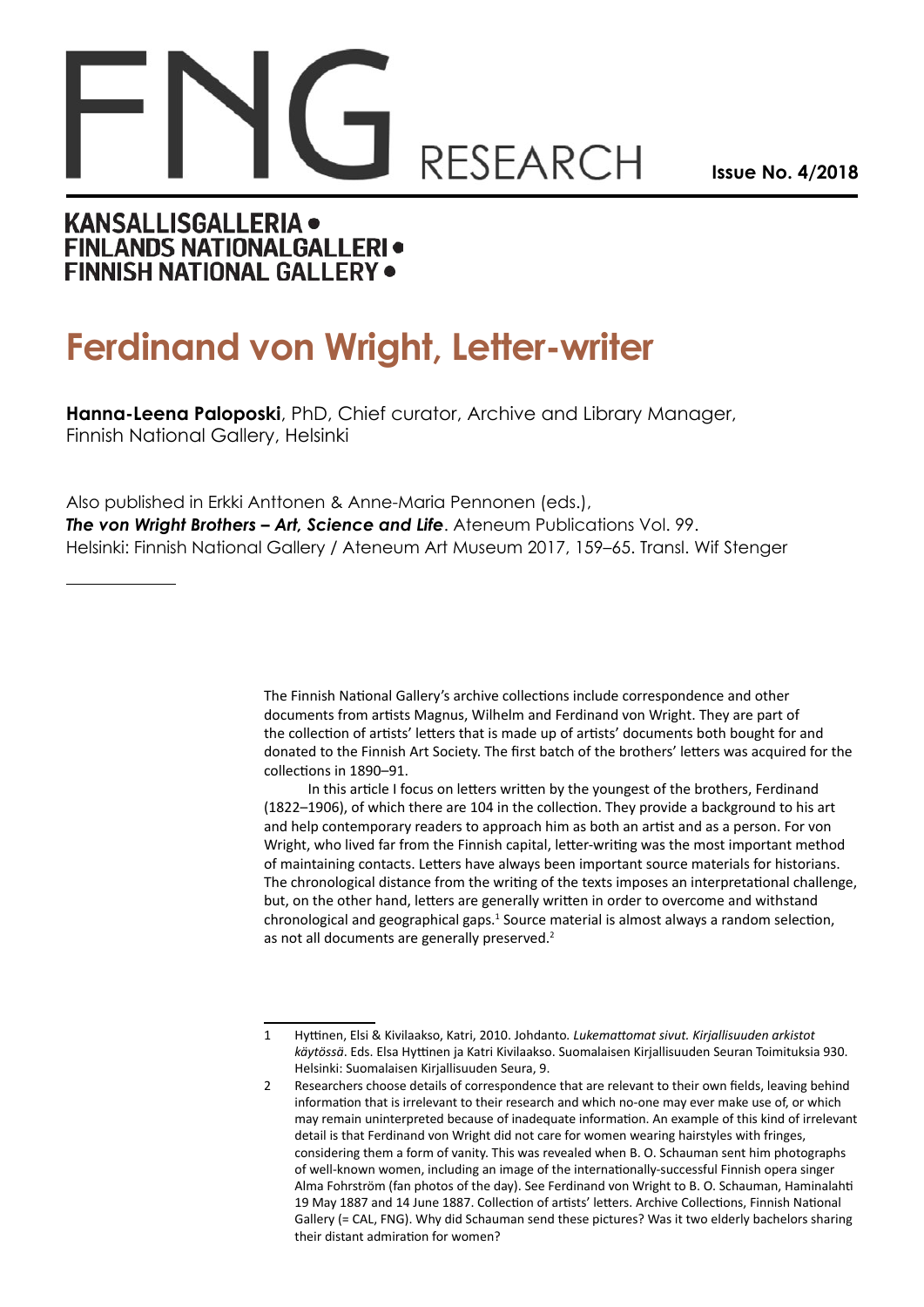#### *Ferdinand von Wright, Letter-writer // Hanna-Leena Paloposki*

*--- FNG Research Issue No. 4/2018. Publisher: Finnish National Gallery, Kaivokatu 2, FI-00100 Helsinki, FINLAND. © All rights reserved by the author and the publisher. Originally published in <https://research.fng.fi>*

Fre Warrent Elise " chin Joante Comult =<br>wante - mu har felande<br>ware are faint " chin aykeligifte Bliv! De her more ned Haminumlata flui your préfixe Sus soit jeg wete, of for-<br>projet, of experse, of from. ida den syklbar waden "In = fjourigen " beformed fig inour den av genomvaded "der , famt<br>m dep grunnlejd innehalt<br>den han flyte hit . ? ig dor af lingten och my=<br>lekembet an ele efinite Dow Vernandolakes den 25 Januaries  $462 4/96$ 

**A letter from Ferdinand von Wright to Elise Heintzie, Haminalahti, dated 25 January, year not given. Collection of Artists' Letters. Archive Collections, Finnish National Gallery** Photo: Finnish National Gallery / Ainur Nasretdin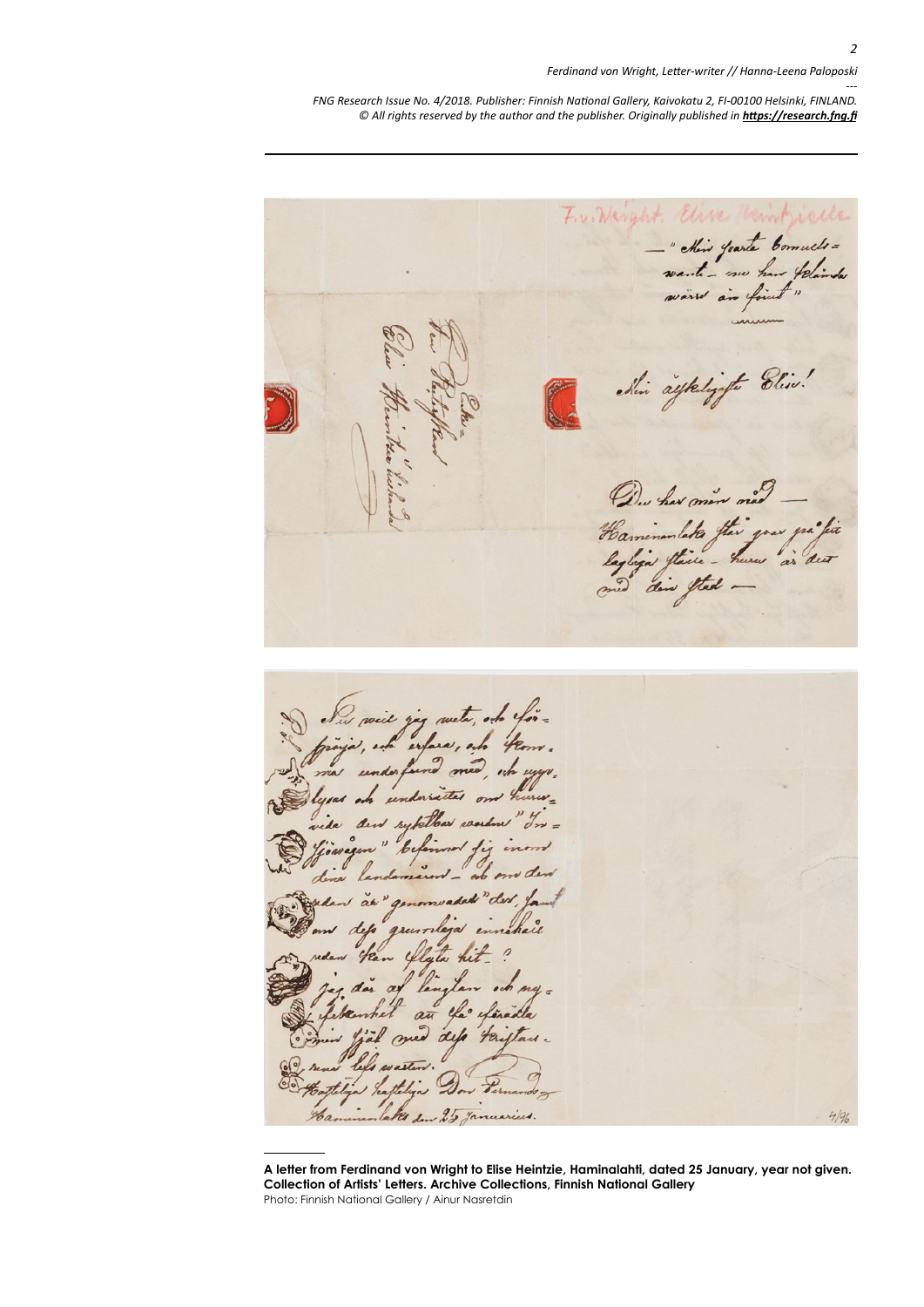*3*

*--- FNG Research Issue No. 4/2018. Publisher: Finnish National Gallery, Kaivokatu 2, FI-00100 Helsinki, FINLAND.* © All rights reserved by the author and the publisher. Originally published in **<https://research.fng.fi>** 

#### **On letters and writing**

Magnus von Wright has been a more popular subject of research than his younger brother, partly due to the wealth of the source material concerning him: the Finnish National Gallery's artists' letters collection includes 128 of his letters to his fiancée and then wife, as well as to others. He also kept a journal for more than 40 years.<sup>3</sup> Ferdinand von Wright was not the same kind of writer as his brother. He only kept a journal in certain years,<sup>4</sup> and his entries are quite brief and usually followed a daily formula: weather data, records of his works in progress, if any, and visitors. The content of his letters is quite similar to the journal entries. According to former Ateneum Art Museum curator and director Aune Lindström,<sup>5</sup> who wrote her doctoral dissertation on the artist brothers, the differences between the journal-writing styles of Magnus and Ferdinand were attributable to the younger brother's 'more carefree nature'.<sup>6</sup>

Ferdinand's letters often refer to his poor health and his complaints about it. It is unclear what illnesses he had. In addition to previous problems, he suffered a stroke in 1884. As a result, he was at least partly bedridden and obliged to work while lying on his side.<sup>7</sup> His illness may have been associated with psychosomatic symptoms, loneliness and even some degree of depression.<sup>8</sup> He longed for sympathy and appreciation for the fact that he worked so much in spite of everything. According to his relatives, though, Ferdinand sometimes climbed with agility to the dovecote if he thought that no-one was watching.<sup>9</sup>

#### **Correspondents**

The recipients of Ferdinand von Wright's letters in the artists' letters collection include three leading figures in the Finnish Art Society: Fredrik Cygnaeus, B. O. Schauman and Thorsten Waenerberg. Many Finnish artists wrote to the leaders of the association that supported

<sup>3</sup> Magnus von Wright's journals from the years 1824–68 are in the collections of the National Library of Finland. His work as a zoological illustrator and his active role in Helsinki networks may also be why research has focused on him.

<sup>4</sup> Ferdinand von Wright's journals or journal-like entries have been preserved from the years 1850, 1858–59, 1866–74, 1885 and 1889. According to family lore, he burned his other journals, see Lindström, Aune, 1932. *Taiteilijaveljekset von Wright.* Helsinki: Otava, 125. The Finnish National Gallery archive collections include his travel journal from his time in Dresden in 1858, two pages of entries from 1859, as well as notes on his own houseplants from 1867–74.

<sup>5</sup> Aune Lindström (1901–1984) became a curator at the Ateneum Art Museum in 1928 and served as museum director from 1953–69. She completed her doctoral dissertation in 1932. While working as a curator, she organised the museum's collection of artists' letters. The Finnish National Gallery's archive collection also includes Lindström's own archive, but it contains surprisingly little material on the von Wright brothers. A few of the brothers' drawings came with the archive and were added to the Ateneum Art Museum collection, as was the earlier-obtained Lindström collection, which included e.g. zoological illustrations by the von Wright brothers. Thus museum staff members' research interests have played a role in the gathering of material.

<sup>6</sup> Lindström 1932, 46.

<sup>7</sup> See e.g. Ferdinand von Wright to B. O. Schauman, Haminalahti 14 June 1887 and 7 April 1893; Ferdinand von Wright to Thorsten Waenerberg, Haminalahti 4 February 1889. CAL, FNG. See also Lindström 1932, 156; Stjernberg, Torsten, 2008. Bildtexterna. In Wright, Wilhelm & Ferdinand von 2008. *Dagböcker*. Eds. Anto Leikola, Juhani Lokki, Torsten Stjernberg & Johan Ulfvens. Skrifter utgivna av Svenska litteratursällskapet i Finland, nr 600:6. Konstnärsbröderna von Wrights dagböcker 6. Helsingfors: Svenska litteratursällskapet i Finland, 536.

<sup>8</sup> Brusewitz, Gunnar, 1985. Bröderna von Wright – hemma och i Sverige. *Konstnärsbröderna von Wright*. Nationalmuseums utställningskatalog Nr 485. Stockholm: Nationalmuseum, 29.

<sup>9</sup> Leikola, Anto, 2008. Års- och periodsintroduktionerna. In Wright, Wilhelm & Ferdinand von 2008. *Dagböcker*. Eds. Anto Leikola, Juhani Lokki, Torsten Stjernberg & Johan Ulfvens. Skrifter utgivna av Svenska litteratursällskapet i Finland, nr 600:6. Konstnärsbröderna von Wrights dagböcker 6. Helsingfors: Svenska litteratursällskapet i Finland, 541; Lindström 1932, 157.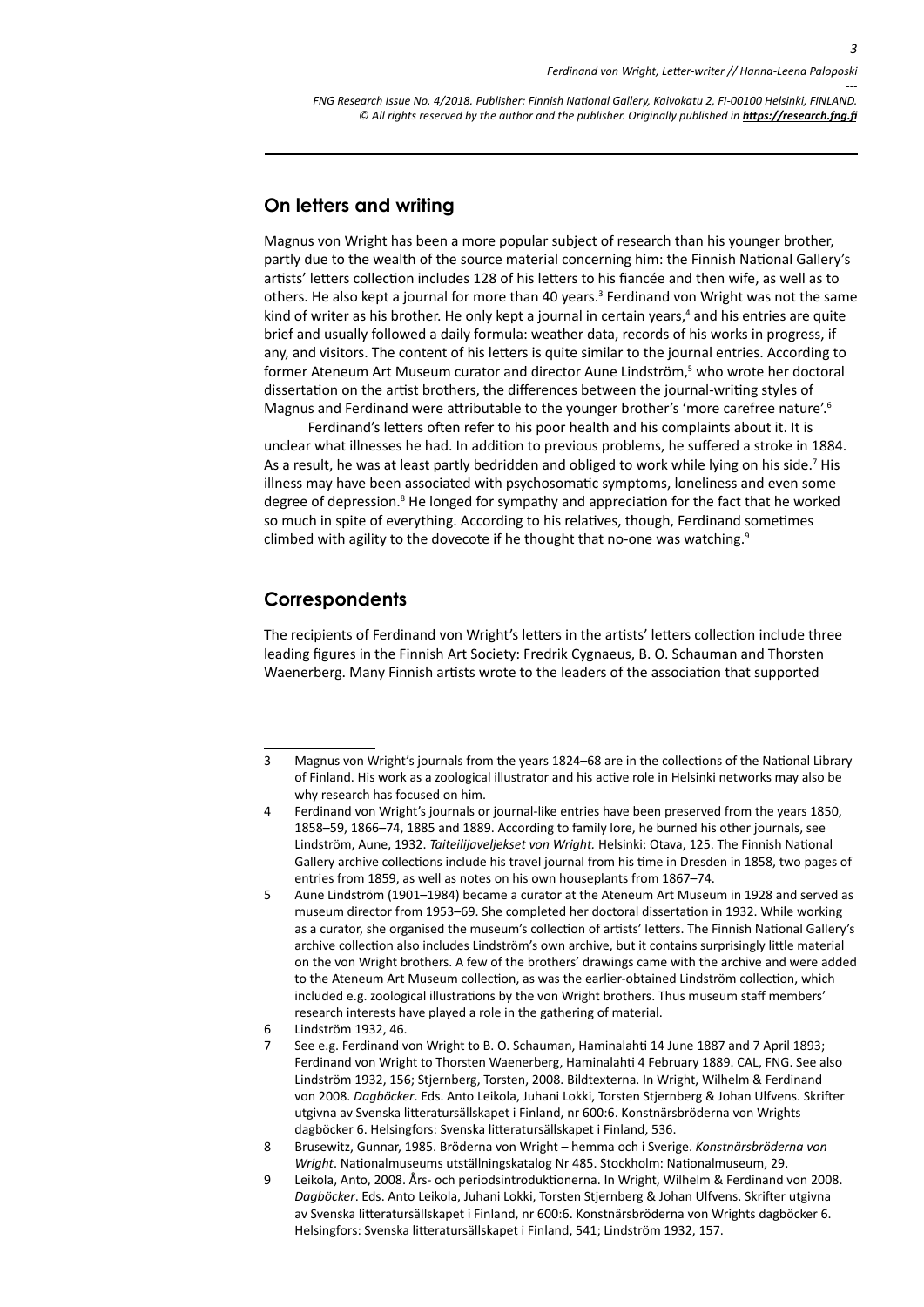Rissanen latite -11 m Hyvä nuori mies! Monta /2 han en viela olen jaksanut Tuurella taas nastein etta naasetten ja Loinon rdemiaan, levan zulman secu Jas vaan se pie " techin paan nur usi nythään Kerjaettos van monta sanaa, ja toivon teillen tervegtta ja raeshalesen elä Quan! cidain manha yotana" Terd: v: Wright

**A letter from Ferdinand von Wright to the artist Juho Rissanen, Haminalahti, dated 11 November 1897. Collection of Artists' Letters. Archive Collections, Finnish National Gallery** Photo: Finnish National Gallery / Ainur Nasretdin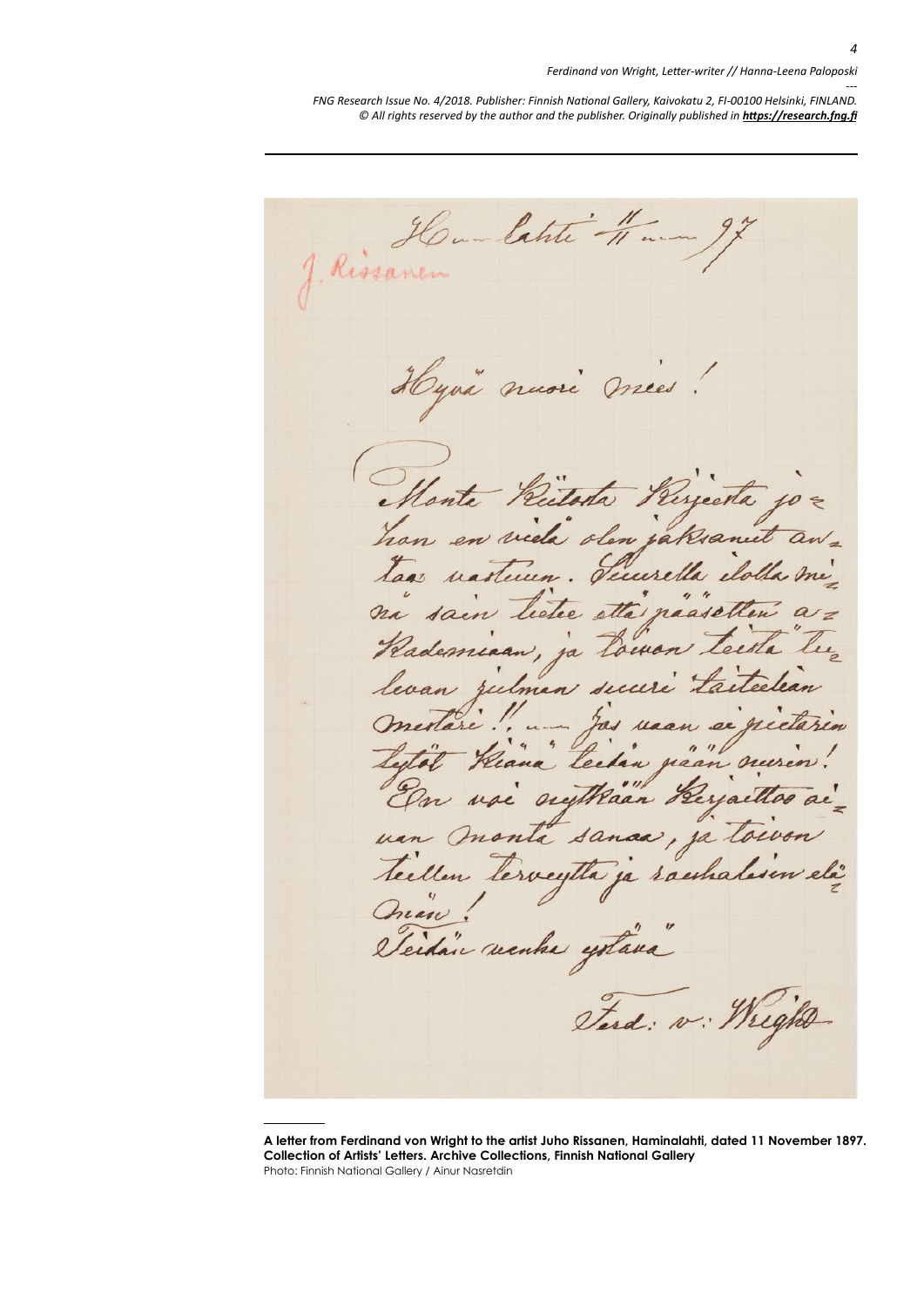them, particularly to its president, Cygnaeus,<sup>10</sup> and to the first keeper of its art collections, Schauman<sup>11</sup>. Such letters were often sent by artists who were on study and work trips abroad. Ferdinand von Wright's letters, on the other hand, are messages from an artist who had remained in one place in the peace of the countryside, far from the capital and centres of European art, and who had become something of a hermit. In a way, they can be seen as antitravel letters.

The artist Thorsten Waenerberg became keeper of the Art Society's collections in 1888,<sup>12</sup> and it was during his time there that the association began to gather artists' letters to support research into works of art.<sup>13</sup> Ferdinand von Wright was not an archivist by nature. When asked by Waenerberg to submit letters about art written by Magnus and Wilhelm, he was only able to send in one letter by Wilhelm. Of the others, Ferdinand wrote that he had 'sacrificed them to the flames at various stages', in other words, burned them.14

Although Cygnaeus and Schauman were long-time friends of von Wright's, their leadership roles at the Society and in the country's art field inevitably affected the content of the letters. Ferdinand von Wright assured Cygnaeus of his friendship by writing that it was unlikely that there would be anyone of the male gender whose heart beat so fondly for Cygnaeus as his.15 Schauman's published reviews of the artist's work drove a wedge into their relationship.16 Schauman collected biographical information about Finnish artists, and von Wright, too, provided his information in a letter, dated April 1880.<sup>17</sup> Waenerberg had been a student of von Wright's in 1864 in Haminalahti, where their friendship began.<sup>18</sup> In his letters to Waenerberg, von Wright often referred to the recipient being an artist, too, and the mutual understanding that it brought.19

<sup>10</sup> Cygnaeus served as vice president of the Finnish Art Society beginning in 1855 and as its president in 1863–78. His letters from Finnish artists, including those from Ferdinand von Wright, were bought from Emil Nervander for the Art Society's collection in 1890 and 1891. See the proceedings of the Finnish Art Society board from March 1890, 16 September 1890, 7 February 1891. Archive of the Finnish Art Society 1846–1939. Archive Collections, FNG; Hätönen, Helena, 2004. *Kuvataiteen keskusarkiston taiteilijakirjekokoelma tutkimuksen näkökulmasta*. Painamaton arkistonhoitotutkinnon kirjoitelma, toukokuu 2004. National Archives of Finland, Helsinki (copy: Archive Collections, FNG), 4. Ferdinand von Wright's 12 letters to Cygnaeus are from the years 1863–74.

<sup>11</sup> Berndt Otto Schauman (1821–1895) served as the first keeper of the Finnish Art Society collection in 1869–87 and as keeper of the Cygnaeus Gallery in 1885–95. Ferdinand von Wright's letters to Schauman are part of a more extensive group of artists' letters that Schauman's estate donated to the association in 1895. See the proceedings of the Finnish Art Society from 3 May 1895. Archive of the Finnish Art Society 1846–1939. Archive Collections, FNG; Hätönen 2004, 4. Ferdinand von Wright's 32 letters to Schauman are from the years 1874–94.

<sup>12</sup> Waenerberg (1846–1917) served as keeper of the collections until 1913. At the time when he took over as keeper, the Society moved into the newly-completed Ateneum building.

<sup>13</sup> Hätönen 2004, 3. Waenerberg may have himself added 26 letters to the collection that he had received from von Wright. They were written over a period of 16 years, 1888–1903.

<sup>14</sup> Ferdinand von Wright to Thorsten Waenerberg, Haminalahti 18 April 1891 and 4 May 1891. CAL, FNG. Ferdinand von Wright only had a few of his brothers' letters, which he did not regard as appropriate to hand over to the Society. In her dissertation, Aune Lindström has interpreted Ferdinand von Wright as meaning that letters had been destroyed in several fires, see Lindström 1932, 125. He, however, wrote of himself in an active role as a burner of letters.

<sup>15</sup> Ferdinand von Wright to Fredrik Cygnaeus, Lugnet 2 February 1866. CAL, FNG.

<sup>16</sup> Schauman's 1874 review of Ferdinand's paintings was still a sore point in their relationship two years later. See e.g. Ferdinand von Wright to B. O. Schauman, Lugnet 22 September 1874, 12 March 1876. CAL, FNG.

<sup>17</sup> Autobiographical information. Ferdinand von Wright to B. O. Schauman, April 1880. CAL, FNG.

<sup>18</sup> Lindström 1932, 125. Another pupil was Berndt Lindholm. In both cases, though, the teacher-pupil relationship was so short that no direct impact on their art has been discerned.

<sup>19</sup> See e.g. Ferdinand von Wright to Thorsten Waenerberg, Haminalahti 4 June 1891 and 5 February 1892. CAL, FNG.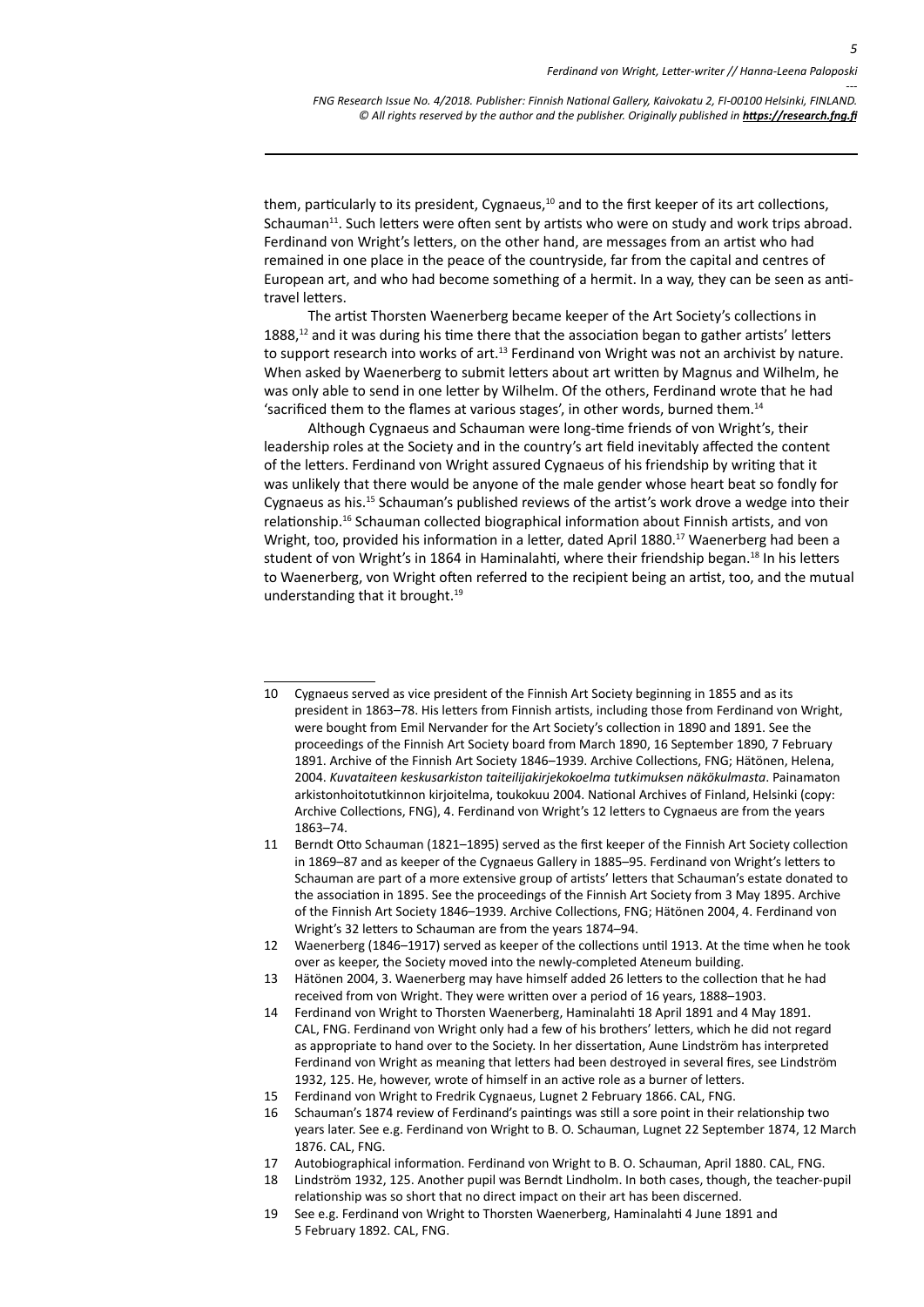#### *Ferdinand von Wright, Letter-writer // Hanna-Leena Paloposki*

*--- FNG Research Issue No. 4/2018. Publisher: Finnish National Gallery, Kaivokatu 2, FI-00100 Helsinki, FINLAND.* © All rights reserved by the author and the publisher. Originally published in **<https://research.fng.fi>** 

for mig en gater- jag har lehfuit bestulen på omkring ser- 6 hundra Din unger Croder Formando mark, acho da jag allid Lav portmo. seaun i Cyrfikan, førefaller dett mig sin ynglingsnår helt underligt, dett hander nog all jag steendam sommear yea singen om dagen, oun att jag og skulle kanna var någen stak handen i filan nore anda yet nog . wh att peningarne are farsucenna, av typiss sakest, ach for mig känbarare an nagonsin. Hela min Kassa Cestrika sig tell 100 f. mark, ach utam annat, har Crien tjenare att cygnbara 10 make i velkan. i vedlan.<br>Ja nog har jag anledningar till førtref. lan- och förlåd att jag öfacsfalles Spats as jag afun; en grundlig hos, Ta ach snusia àso sa gasa ach halla

**Ferdinand von Wright's caricature of himself in his letter to Thorsten Waenerberg, keeper of the Finnish Art Society's collections, undated. Collection of Artists' Letters. Archive Collections, Finnish National Gallery** Photo: Finnish National Gallery / Ainur Nasretdin

The artists' letters collection also includes letters from von Wright to two other artists, Lennart Forstén and Juho Rissanen. Forstén, Ferdinand's second cousin and childhood friend, was a painter and poet, but also an engineer and lieutenant colonel.<sup>20</sup> Forstén helped Ferdinand with practical matters such as acquiring art supplies.<sup>21</sup> Ferdinand's letters to Forstén

<sup>20</sup> Forstén (1817–1886) took part in an exhibition for the first time in 1847, but did not study at the Finnish Art Society's Drawing School until 1875–76. Forstén's works are held by the Ateneum and Tampere art museums, as well as the Cygnaeus Gallery. He contributed to the illustrations for Zacharias Topelius's book *Finland framställdt i teckningar*. Forstén mostly painted commissions and was a skilled copier. He was a chief engineer at the National Road and Waterway Transport Administration and lived in Kuopio during part of his working career. For more about Forstén, see Ilkka Jylhä, *Lennart Forstén*.<http://www.kaukosorjosensaatio.fi/lennart-forsten/>(Accessed 15 October 2016).

<sup>21</sup> Ferdinand von Wright to Lennart Forstén, Lugnet 20 March 1874. CAL, FNG. Ferdinand von Wright's letters to Forstén were donated to the artists' letters collection by Forstén's relatives in the 1970s.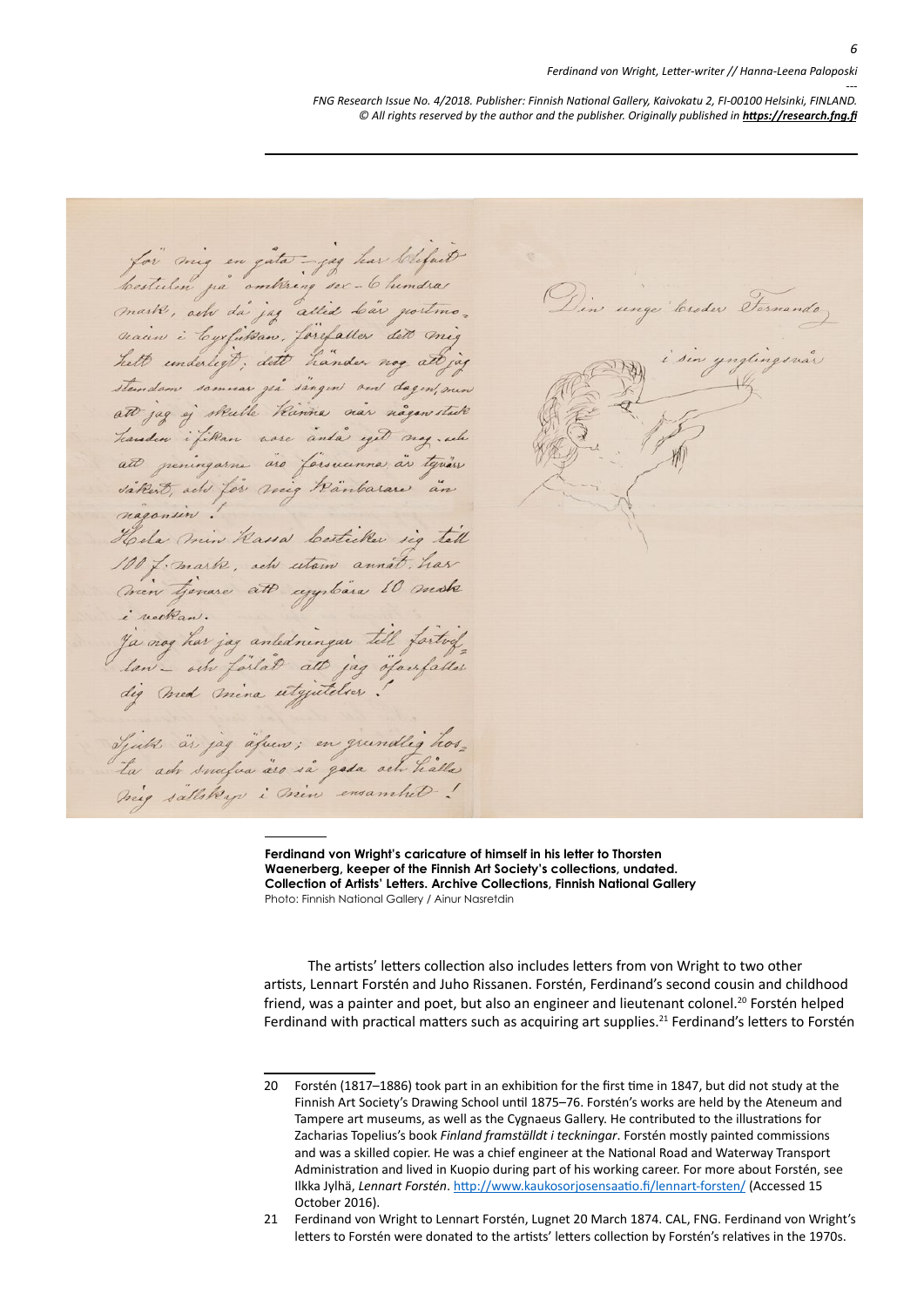*7*

*--- FNG Research Issue No. 4/2018. Publisher: Finnish National Gallery, Kaivokatu 2, FI-00100 Helsinki, FINLAND.* © All rights reserved by the author and the publisher. Originally published in **<https://research.fng.fi>** 

are friendly, yet von Wright sometimes wrote of him in a curt tone to others. For instance, he wrote that Forstén was completely incapable of copying a painting properly, even though he had been painting copies for decades.<sup>22</sup>

Ferdinand von Wright's letters to the young Juho Rissanen also include a reference for a grant application to study at the St Petersburg Academy of Arts. According to von Wright, the indigent Rissanen's technical skill was quite good, but as a painter he was still completely inexperienced.23 Rissanen sent one of his paintings to von Wright for evaluation. Von Wright made a brief response, blaming its brevity on his poor Finnish language skills. He did, however, admit that he did not understand the new painting style, which he saw as not being natural.<sup>24</sup> Otherwise von Wright was supportive of the budding artist and also lent him money.<sup>25</sup> He expressed the wish that Rissanen would become 'a terribly great artistic master!!'<sup>26</sup> According to Aune Lindström, von Wright was very pleased by the attention paid to him by young artists.<sup>27</sup> To some of them, he was a respected master,<sup>28</sup> and he himself particularly admired Hjalmar Munsterhjelm, whom he considered a true artist.29

#### **Paintings of birds to order**

Ferdinand von Wright was popular among the art-loving public right up to the end of his life, even though the stature of all of the von Wright brothers' work declined in artistic circles as artistic orientations changed.<sup>30</sup> Of the three brothers, it is Ferdinand who is primarily described as an artist, $31$  and he was also one of the first Finnish visual artists to make a living by creating art on the open art market that had developed in the 19th century.<sup>32</sup> He said that he was financially dependent on commissions. In the famine year of 1868, he received none, and wrote to Cygnaeus that soon his prospects would begin to be financially dire.<sup>33</sup>

Usually, though, there were so many orders that von Wright wondered whether he could get them all done, and sometimes clients had to wait for more than a year for a painting.34 His shaky health made work difficult and elongated completion times. Furthermore, von Wright said that he could not work in the spring or summer, as nature and the great outdoors then attracted him. During the winter, the shortness of daylight imposed

<sup>22</sup> Ferdinand von Wright to B. O. Schauman, Kuopio 2 January 1883. CAL, FNG.

<sup>23</sup> Juho Rissanen (1873–1950) donated the letters he had received from Ferdinand von Wright to the collection in the 1920s. These include the recommendation written by von Wright, as well as seven of von Wright's letters to him. They date from the years 1897–99. Ferdinand von Wright's reference for Juho Rissanen, Haminalahti 4 September 1898. CAL, FNG.

<sup>24</sup> Ferdinand von Wright to Juho Rissanen, Haminalahti 28 January 1899. CAL, FNG.

<sup>25</sup> Ferdinand von Wright to Juho Rissanen, Haminalahti 1897–1899. CAL, FNG. For more on lending money: see Ferdinand von Wright to Juho Rissanen, Haminalahti 19 November 1897. CAL, FNG.

<sup>26</sup> Ferdinand von Wright to Juho Rissanen, Haminalahti 11 November 1897. CAL, FNG.

<sup>27</sup> Lindström 1932, 157.

<sup>28</sup> These included Hjalmar Munsterhjelm, Arvid Liljelund, Eero Järnefelt and naturally Thorsten Waenerberg. Ervamaa, Jukka, 2000. Von Wrightin veljesten taide. Historia, maisema, nykypäivä. *Taiteilijaveljekset* / *Konstnärsbröderna von Wright*. Taidekeskus / Konstcentret Retretti, Punkaharju 31.5.–27.8.2000. Punkaharju (Helsinki): Retretti Oy Ltd, 16.

<sup>29</sup> Ferdinand von Wright even wrote that if he had been in Helsinki, he would have taken lessons from Munsterhjelm. Ferdinand von Wright to Lennart Forstén, Lugnet 6 January 1877. CAL, FNG. The letters to Schauman also include a rewritten version of von Wright's 1892 statement about his pupil, Matti Karppanen, who was renowned for his paintings of birds. See Ferdinand von Wright to B. O. Schauman, Haminalahti 16 June 1892. CAL, FNG.

<sup>30</sup> Ervamaa 2000, 16.

<sup>31</sup> Ervamaa 2000, 12.

<sup>32</sup> Ervamaa, Jukka, 2007. Wright, Ferdinand von (1822–1906). *Kansallisbiografia -verkkojulkaisu*. (Finnish Biographies), [www.kansallisbiografia.fi/kb/artikkeli/4172/](http://www.kansallisbiografia.fi/kb/artikkeli/4172/) (Accessed 15 October 2016).

<sup>33</sup> Ferdinand von Wright to Fredrik Cygnaeus, Lugnet 31 March 1868. CAL, FNG.

<sup>34</sup> Ferdinand von Wright to Lennart Forstén, Kuopio 27 December 1873. CAL, FNG.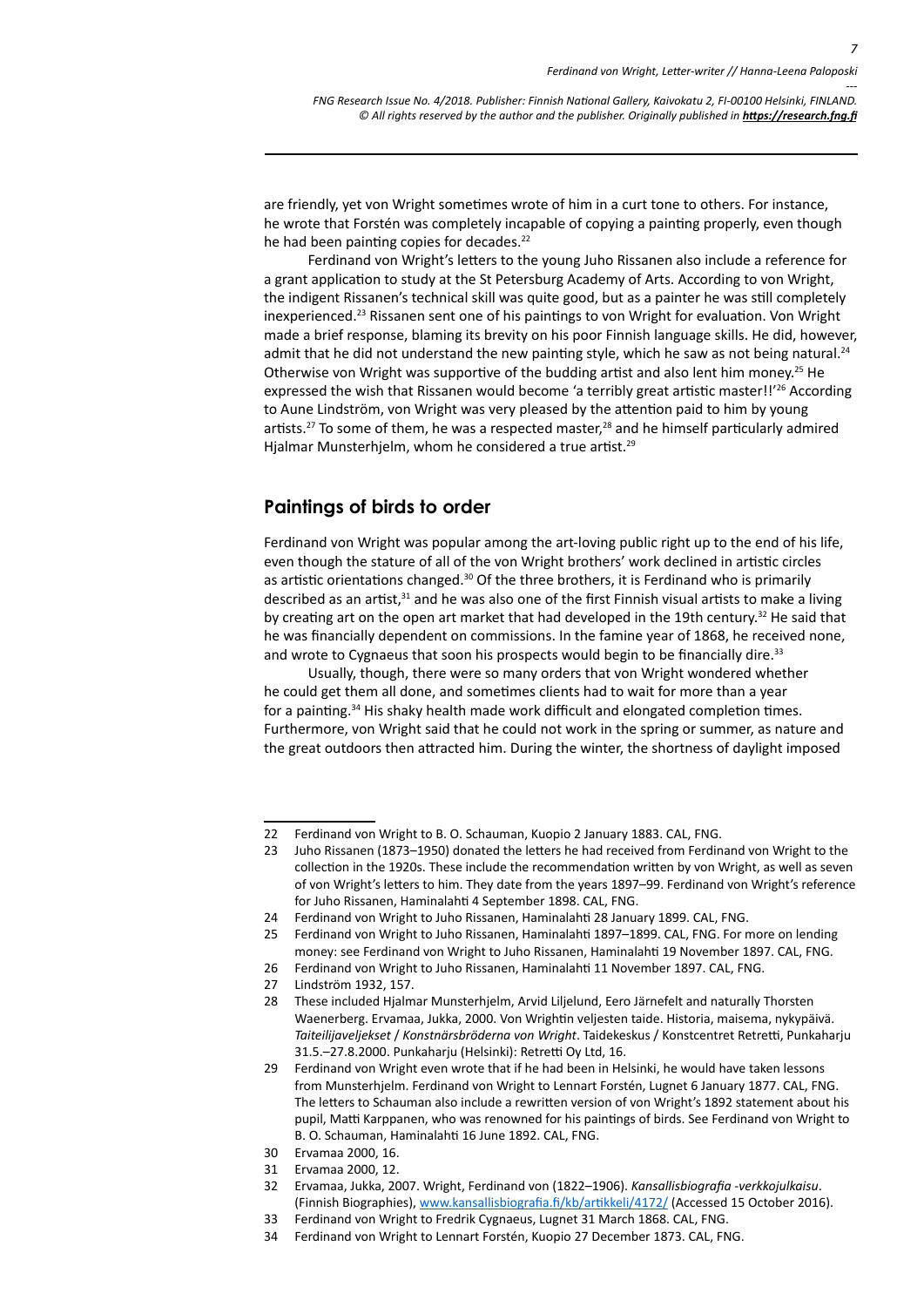limitations.<sup>35</sup> On several occasions, the artist suspected that he would no longer be able to work at all,<sup>36</sup> and as he grew older he also began to wonder whether he would die before finishing all his commissions. $37$  However, he was able to keep painting for a long time, and prolifically. His last references to orders in the artists' letters collection are from 1903, three years before his death.38

Cygnaeus, Schauman and Waenerberg played important roles in conveying commissions, and they also ordered works for themselves and their immediate circle. Von Wright made clear to them, as well as to Lennart Forstén, the number of commissions he received, who had ordered them, and either their completion or his inability to paint them.39 As an example of the number of simultaneous commissions he received, a letter to Waenerberg in April 1891 includes a list of 13 works that he had yet to start on.<sup>40</sup> He generally worked on several commissions at a time.

Ferdinand von Wright's relatives also conveyed orders, $41$  which are discussed in most of the material in the rest of the letter collection.<sup>42</sup> He painted commissioned works for people in various parts of the country, but mostly in Helsinki and Vyborg.<sup>43</sup> Orders also came from abroad, at least from St Petersburg<sup>44</sup> and Gothenburg.<sup>45</sup> Delivering the completed works was

- 36 See e.g. Ferdinand von Wright to B. O. Schauman, Haminalahti 4 December 1889. CAL, FNG.
- 37 See e.g. Ferdinand von Wright to B. O. Schauman, Haminalahti 14 March 1891; Ferdinand von Wright to Thorsten Waenerberg, Haminalahti 18 April 1891. CAL, FNG.
- 38 Ferdinand von Wright to Thorsten Waenerberg, Haminalahti 15 October 1903. CAL, FNG.
- 39 Commissions were plentiful in 1870, 1872 and 1874, for instance. See Ferdinand von Wright to Fredrik Cygnaeus, Lugnet 19 February 1870, 23 March 1872 and 3 April 1874. CAL, FNG. In April 1877 von Wright sent to Lennart Forstén a list of completed commissions and those in progress, a total of 11. Ferdinand von Wright to Lennart Forstén, Lugnet 8 April 1877. CAL, FNG.
- 40 Ferdinand von Wright to Thorsten Waenerberg, Haminalahti 18 April 1891. CAL, FNG. There were 13 works to be painted for 10 clients. Almanac entries from the year 1885 also provide details of Ferdinand's commissions, see Wright, Wilhelm & Ferdinand von 2008. *Dagböcker*. Eds. Anto Leikola, Juhani Lokki, Torsten Stjernberg & Johan Ulfvens. Skrifter utgivna av Svenska litteratursällskapet i Finland, nr 600:6. Konstnärsbröderna von Wrights dagböcker 6. Helsingfors: Svenska litteratursällskapet i Finland, 537–39.
- 41 For instance Adolf von Wright passed on an order in November 1886: an engineer named Hallberg wanted a painting of a bullfinch. See Adolf von Wright to Ferdinand von Wright, Helsinki 20 November 1886. CAL, FNG.
- 42 For instance, in 1866 bookseller G. W. Edlund placed an order for paintings for five different clients at a price of 120 marks each. Ferdinand von Wright to G. W. Edlund, Lugnet 15 October 1866, 18 November 1866. CAL, FNG. Also e.g. von Wright's letters to Anna Castrén in 1892–93 were exclusively about orders, at least some of which Castrén had made on behalf of a Miss Friman. See Ferdinand von Wright to Anna Castrén, Haminalahti 18 November 1892, 5 April 1893, 27 April 1893 and 8 November 1893. CAL, FNG.
- 43 In his letters von Wright mentions sales to clients in Helsinki, Vyborg and Joensuu (to Thorsten Waenerberg, Haminalahti 18 April 1891), Kuopio (to Lennart Forstén, Lugnet 6 January 1877; to Thorsten Waenerberg, Haminalahti 18 April 1891), Kristinestad (to Lennart Forstén, Kuopio 27 December 1873), Pori (to Thorsten Waenerberg, Haminalahti 18 April 1891) and Tampere (to Thorsten Waenerberg, Haminalahti 15 October 1903). CAL, FNG.
- 44 Ferdinand von Wright to Fredrik Cygnaeus, Lugnet 23 March 1872; Ferdinand von Wright to Thorsten Waenerberg, Haminalahti 5 February 1892. CAL, FNG.
- 45 Ferdinand von Wright to B. O. Schauman, Haminalahti 24 January 1885. CAL, FNG. The Gothenburg order came via Finnish painter Berndt Lindholm, who served as keeper of the collections of the art museum there, and who had briefly been von Wright's pupil. Ferdinand von Wright thought that his work had completely come to an end, and that he could therefore not fulfil the wishes of those in Gothenburg.

<sup>35</sup> See e.g. Ferdinand von Wright to Fredrik Cygnaeus, Lugnet 19 February 1870, 23 March 1872; Ferdinand von Wright to Lennart Forstén, Lugnet 22 February 1874. CAL, FNG. For instance, in late October, 1893, von Wright began work on a painting commissioned by Nils Grotenfelt, but did not complete it until the last day of February, due to illness and the darkness of December and January. See Ferdinand von Wright to B. O. Schauman, Haminalahti 23 March 1894. CAL, FNG.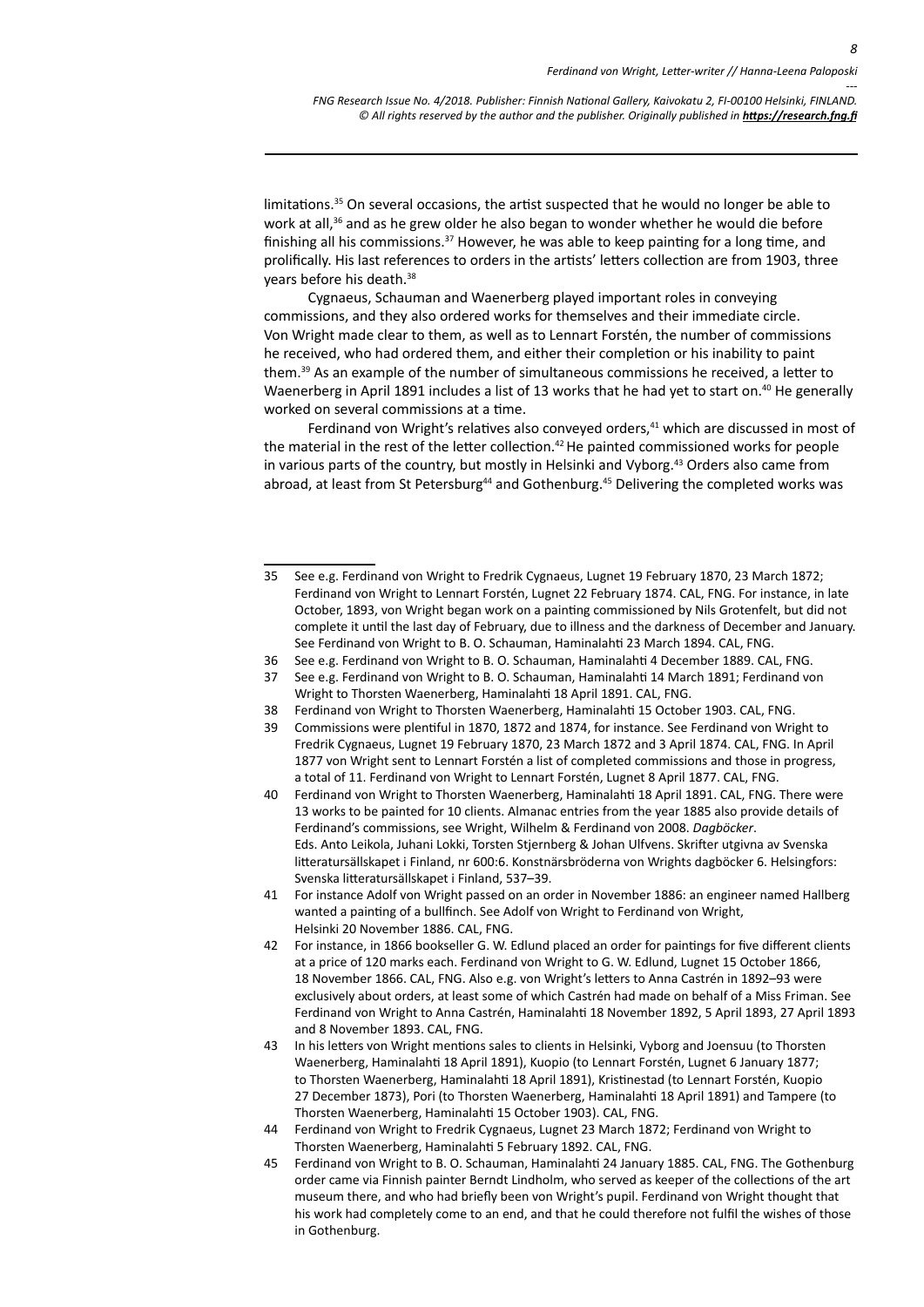

**I. K. Inha,** *Ferdinand von Wright painting on his bed***, c. 1896, albumen print on cardboard base, 17.5cm x 23.3cm. Archive prints. Archive Collections, Finnish National Gallery** Photo: Finnish National Gallery / Kirsi Halkola

not without its problems,<sup>46</sup> and there were sometimes difficulties and delays in collecting payments.47 Living far away from potential clients was difficult.

Von Wright's customers generally wanted paintings of birds. Sometimes he received clear requests for the species of birds to be painted. Von Wright tried to fulfil these requests if possible. However he did not want to paint birds without models, and these were not always available. In those cases he changed the subject matter. Cygnaeus had commissioned a painting of a swan because of the meaning of his own family name, the Latin name for swan being *Cygnus*. But von Wright did not have a swan available. Besides a freshly-shot or stuffed bird, he sometimes used earlier paintings based on actual models. For instance, he could have painted a swan based on one of his own older swan pictures, if he had had one to hand.48 The artist had to cancel an eagle painting promised to the bookseller G. W. Edlund as his previous eagle painting had been destroyed by moths, and he could not use a sketch done for that one as it was too rough and lacking in detail.<sup>49</sup>

The downside of working on commission was that von Wright was left with very little time or energy for his own free painting, especially considering his diminished strength and poor health. When von Wright did not have orders waiting to be completed, he focused on his

<sup>46</sup> In April 1874, for instance, he wrote that he could not send his completed commissions to Helsinki as the deliverymen had announced that they would no longer make any more trips there that spring. Ferdinand von Wright to Fredrik Cygnaeus, Lugnet 3 April 1872. CAL, FNG. In June 1873, his paintings bound for Helsinki had been waiting for delivery for months at Mr Engström's in Kuopio. See Ferdinand von Wright to Lennart Forstén, Lugnet 13 June 1873. CAL, FNG.

<sup>47</sup> See e.g. Ferdinand von Wright to Fredrik Cygnaeus, Lugnet 22 February 1867; Ferdinand von Wright to Lennart Forstén, Kuopio 27 December 1873. CAL, FNG.

<sup>48</sup> Ferdinand von Wright to Fredrik Cygnaeus, Haminalahti 22 August 1863. CAL, FNG.

<sup>49</sup> Ferdinand von Wright to G. W. Edlund, Lugnet 28 September 1866, 15 October 1866. CAL, FNG.